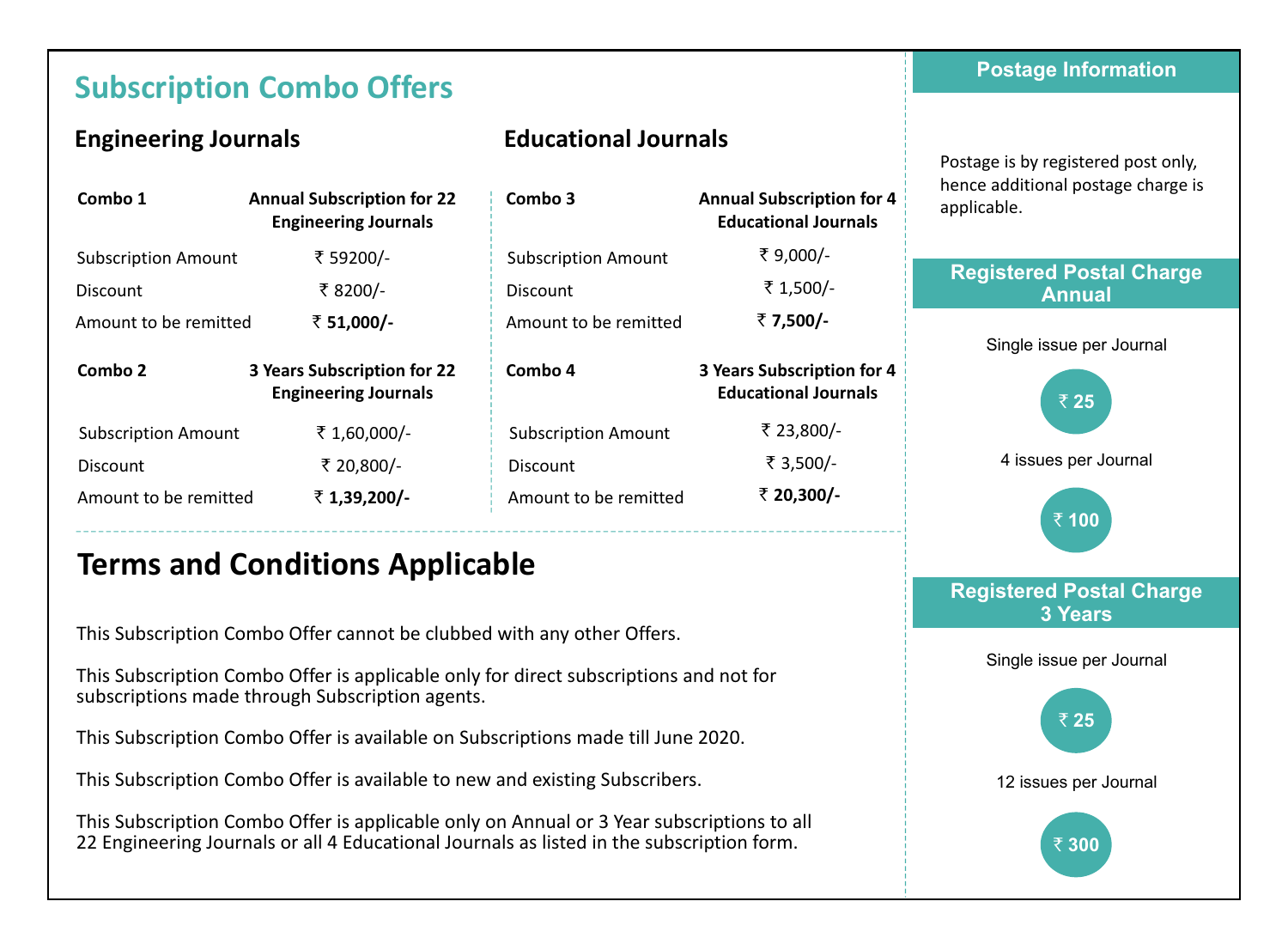### **Ordering Information**

Subscriptions are payable in advance and Subscribers are requested to send payments along with their orders. Issues will only be sent on receipt of payment. Subscriptions are entered on an annual basis – January to December.

## **Dispatch Details**

Journals will be dispatched to subscribers by registered post.

For issues sent by registered parcel service the tracking number will be sent within 3 working days from the date of dispatch. The dispatched issues are normally expected to be received within 15 working days from the Date of dispatch.

## **Claims and Cancellations**

Claims for issues not received within 20 working days from the Date of dispatch should be addressed by email to contact@imanagerpublications.com within 30 working days from the date of dispatch. Efforts will be taken to communicate the dispatch status as received from the Postal department. If status shows"delivered", missing claim will not be entertained. If not publisher will resend the issues (if available) within 45 working days from the initial date of dispatch or provide online access for the same.

**Cancellations: No refunds will be made after the first issue of the Journal for the year has been dispatched.** 

**Payment Details - Payments can be made by - Bank (NEFT) transfer or DD** 

| <b>NEFT Transfer</b>              | <b>DEMAND Draft</b>                                              |  |  |  |  |  |
|-----------------------------------|------------------------------------------------------------------|--|--|--|--|--|
| Payment by NEFT/RTGs/IMPS         | DD in the name of "i-manager Publications", Payable at Nagercoil |  |  |  |  |  |
| <b>Bank Information</b>           | <b>Address</b>                                                   |  |  |  |  |  |
| : i-manager Publications<br>Name  | <i>i-manager Publications,</i>                                   |  |  |  |  |  |
| Account No : 133602000002000      | 3/343, Hill View,                                                |  |  |  |  |  |
| : Indian Overseas Bank<br>Bank    | Town Railway, Nagercoil - 629001<br>Ph: 04652 - 276675           |  |  |  |  |  |
| <b>Branch</b><br>: Meenakshipuram | $($ or $)$                                                       |  |  |  |  |  |
| <b>IFS Code</b><br>: IOBA0001336  | You can also subscribe our Journals online                       |  |  |  |  |  |
|                                   | Through PayUMoney                                                |  |  |  |  |  |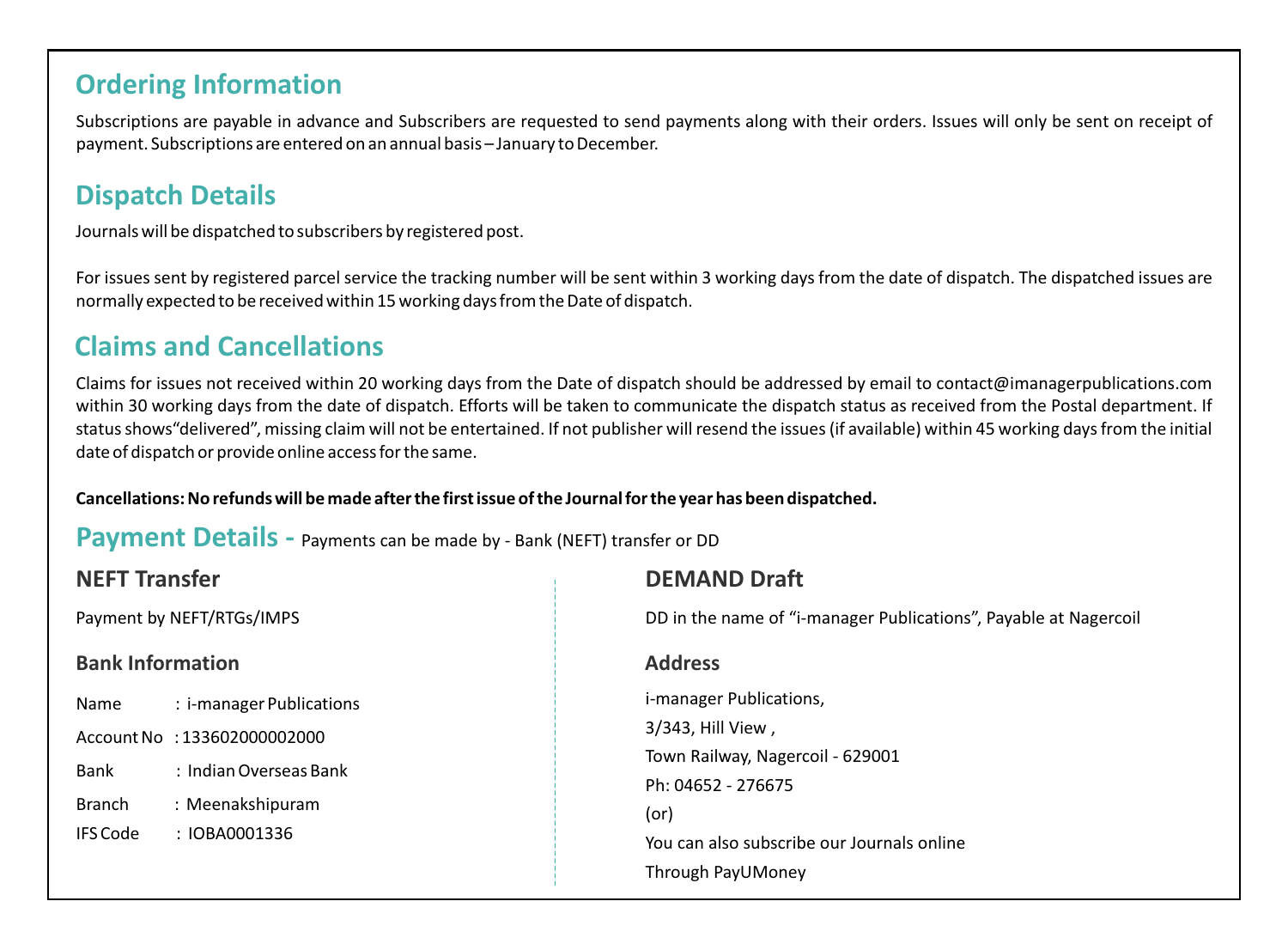|                                                           |             | Yes, We would like to Subscribe/Renew<br>i-manager's Journals. |                                   |        |                                    |              |        |                   |
|-----------------------------------------------------------|-------------|----------------------------------------------------------------|-----------------------------------|--------|------------------------------------|--------------|--------|-------------------|
|                                                           |             |                                                                |                                   |        |                                    |              |        |                   |
| in favour of i-manager Publications payable at Nagercoil. |             |                                                                |                                   |        |                                    |              |        |                   |
|                                                           |             |                                                                |                                   |        |                                    |              |        |                   |
|                                                           |             |                                                                |                                   |        |                                    |              |        |                   |
| (or)                                                      |             |                                                                |                                   |        |                                    |              |        |                   |
|                                                           |             |                                                                |                                   |        |                                    |              |        |                   |
|                                                           |             |                                                                |                                   |        |                                    |              |        |                   |
| <b>Subscription / Price List</b>                          |             |                                                                |                                   |        |                                    |              |        |                   |
| <b>Title</b>                                              | <b>ISSN</b> |                                                                | <b>Annual Subscription Amount</b> |        | <b>3 Years Subscription Amount</b> |              |        |                   |
|                                                           | Print       | Online                                                         | Print                             | Online | Print &<br>Online                  | <b>Print</b> | Online | Print &<br>Online |
| <b>Engineering Journals (Quarterly)</b>                   |             |                                                                |                                   |        |                                    |              |        |                   |
| Journal on Future Engg. & Technology (JFET)<br>$\Box$     | 0973-2632   | 2230-7184                                                      | ₹2700                             | ₹ 2200 | ₹ 3700                             | ₹7300        | ₹6000  | ₹9000             |
| Journal on Software Engineering (JSE)<br>П                | 0973-5151   | 2230-7168                                                      | ₹2700                             | ₹ 2200 | ₹ 3700                             | ₹7300        | ₹6000  | ₹9000             |
| Journal on Electrical Engineering (JEE)<br>□              | 0973-8835   | 2230-7176                                                      | ₹2700                             | ₹ 2200 | ₹ 3700                             | ₹7300        | ₹6000  | ₹9000             |
| Journal on Electronics Engineering (JELE)<br>$\Box$       | 2229-7286   | 2249-0760                                                      | ₹ 2700                            | ₹ 2200 | ₹ 3700                             | ₹7300        | ₹6000  | ₹9000             |
| Journal on Mechanical Engineering (JME)<br>П              | 2230-9055   | 2249-0744                                                      | ₹ 2700                            | ₹ 2200 | ₹ 3700                             | ₹7300        | ₹ 6000 | ₹9000             |
| Journal on Civil Engineering (JCE)<br>$\perp$             | 2231-1068   | 2249-0779                                                      | ₹2700                             | ₹ 2200 | ₹ 3700                             | ₹7300        | ₹6000  | ₹9000             |
| Journal on Communication Engg. & Systems (JCS)<br>ப       | 2277-5102   | 2277-5242                                                      | ₹2700                             | ₹ 2200 | ₹ 3700                             | ₹7300        | ₹6000  | ₹9000             |
| Journal on Information Technology (JIT)<br>ப              | 2277-5110   | 2277-5250                                                      | ₹ 2700                            | ₹ 2200 | ₹ 3700                             | ₹7300        | ₹6000  | ₹9000             |
| Journal on Structural Engineering (JSTE)<br>ப             | 2278-7887   | 2320-2343                                                      | ₹2700                             | ₹ 2200 | ₹ 3700                             | ₹7300        | ₹6000  | ₹9000             |
| Journal on Wireless Comm. Networks (JWCN)<br>$\mathsf{L}$ | 2319-4839   | 2320-2351                                                      | ₹2700                             | ₹ 2200 | ₹ 3700                             | ₹7300        | ₹6000  | ₹9000             |
| Journal on Instrumentation & Control Engg. (JIC)<br>П     | 2321-113X   | 2321-1148                                                      | ₹2700                             | ₹ 2200 | ₹ 3700                             | ₹7300        | ₹6000  | ₹9000             |
| Journal on Circuits & Systems (JCIR)                      | 2321-7502   | 2322-035X                                                      | ₹2700                             | ₹ 2200 | ₹ 3700                             | ₹7300        | ₹ 6000 | ₹9000             |